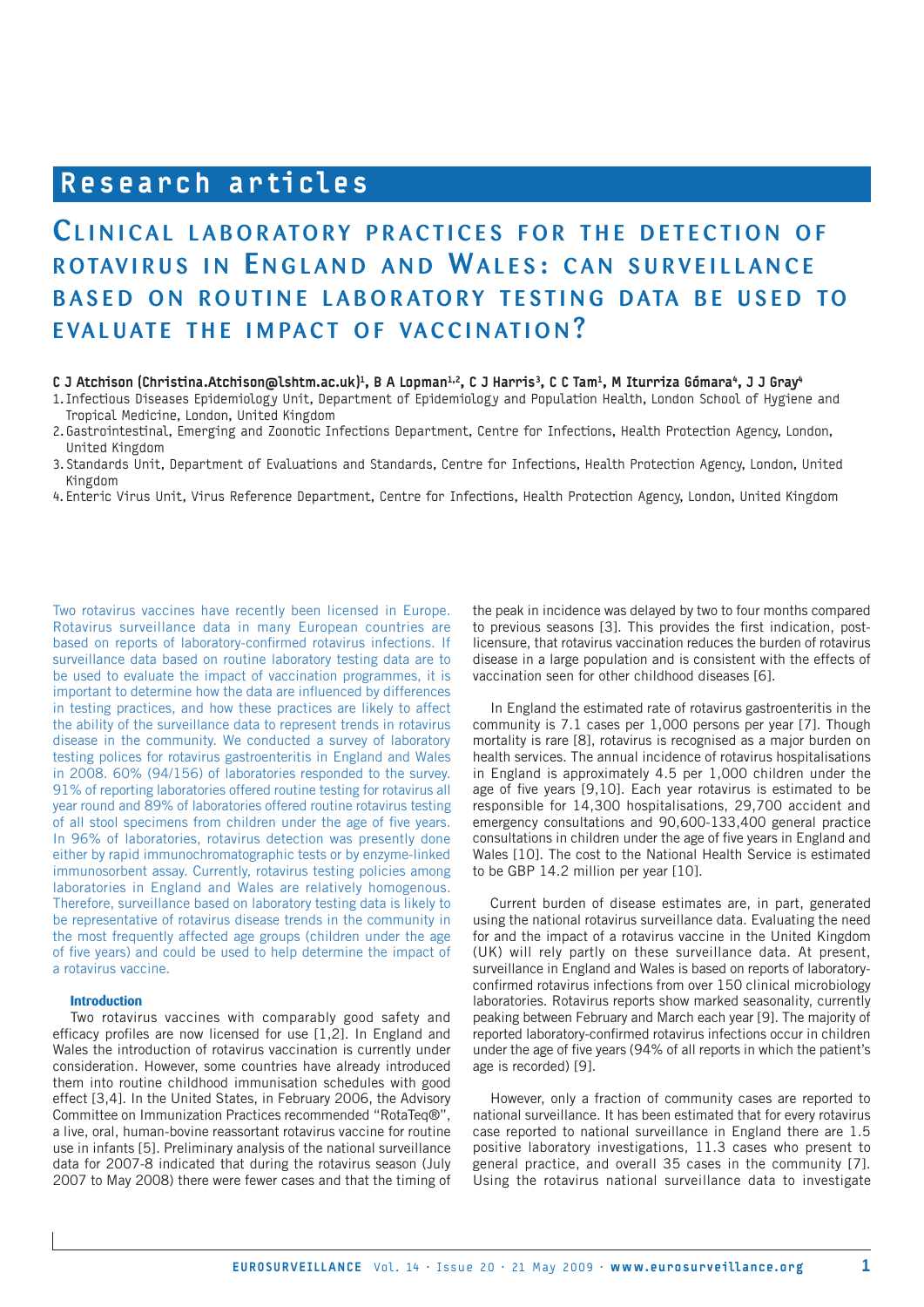population disease patterns or potentially, to evaluate the impact of vaccination, requires that trends in laboratory-confirmed rotavirus infections are representative of trends in rotavirus gastroenteritis in the population. Variations in reporting practices, criteria for rotavirus testing and the diagnostic methods used, either between laboratories or from year to year, may create biases when using laboratory testing for surveillance data. If testing is only offered at certain times of year or in certain age groups, seasonal patterns of rotavirus disease in the population will be distorted in the national surveillance data. Understanding the effect of biases in laboratory testing and reporting practices on national data is fundamental to understanding the extent to which patterns observed in the surveillance data reflect underlying community trends. This study aims to examine how laboratory policies for rotavirus testing and reporting have affected rotavirus surveillance data since 1984.

# **F i g u r e 1**

**Weekly number of laboratory-confirmed rotavirus reports in England and Wales, 1984-2007**



The dashed line indicates the start of 1999, the year in which most laboratories switched to using ELISAs or rapid immunochromatographic tests for rotavirus testing. Source: Health Protection Agency rotavirus national surveillance data.

#### **F i g u r e 2**

**Average weekly number of laboratory-confirmed rotavirus reports in England and Wales, 1984-2007**



Source: Health Protection Agency rotavirus national surveillance data.

#### **Methods**

The Health Protection Agency (HPA) Centre for Infections receives reports of laboratory-confirmed rotavirus infections for England and Wales. Reporting is on a voluntary basis but is strongly encouraged. All reports have mandatory data fields for reporting laboratory, patient identifier, age, sex, pathogen, specimen type and specimen date. Laboratories feed reports into a set of database modules (some still send printed reports or paper report forms) and these are electronically transferred to regional HPA units which

## **F i g u r e 3**





Source: Health Protection Agency rotavirus national surveillance data.

### **F i g u r e 4**

**Mean number of reported rotavirus infections per reporting laboratory and number of reporting laboratories in England and Wales, 1984-2007**



Source: Health Protection Agency rotavirus national surveillance data.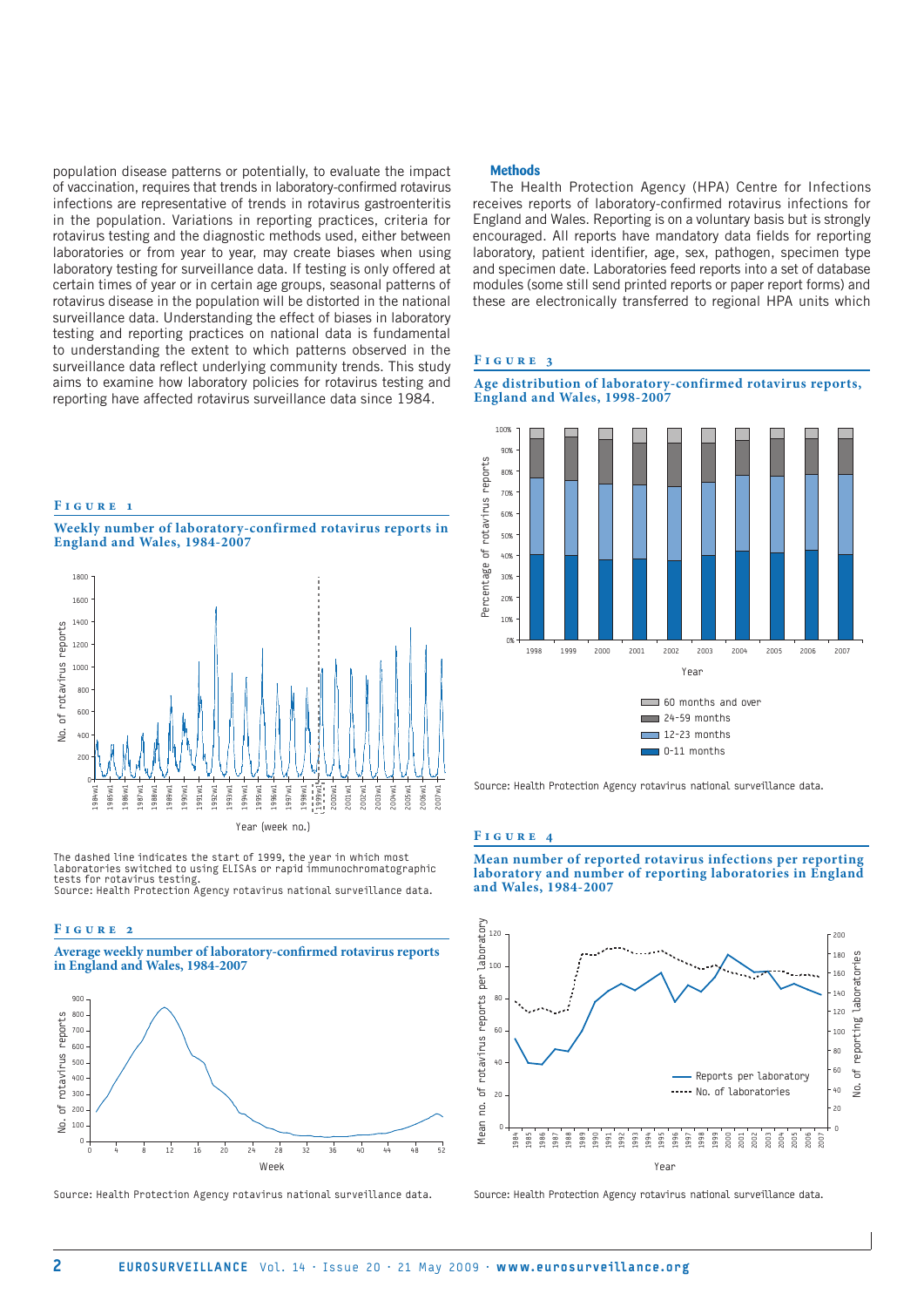collect the reports before transferring them to 'LabBase', the national laboratory reporting database at the Centre for Infections [11].

Medical microbiology laboratories reporting to the HPA include the National Health Service (NHS) and regional or collaborating HPA laboratories. These laboratories are mostly based within hospitals and all provide a clinical diagnostic microbiology service to both primary and secondary healthcare providers. Regional and collaborating HPA laboratories, in addition, provide specialist advice and support to other laboratories and microbiology services for health protection purposes. From a total of 208 NHS and HPA laboratories in England and Wales in 2007 [12,13], 156 were responsible for reporting cases of laboratory-confirmed rotavirus infections to national surveillance.

In May 2008 we distributed, by email, a structured questionnaire to the manager and consultant microbiologist (usually a medicallyqualified doctor specialised in the diagnostics and management of infections) in each of these 156 laboratories. These laboratories were contacted directly using details available from the Department of Health [13], or via the regional consultant microbiologist who distributed the questionnaire to laboratories in their region. Two email reminders were sent if laboratories had not responded by August 2008. The survey included questions on the following (see Table):

1. The number of stools tested and positive for rotavirus in 2007,

2. Diagnostic tests used for rotavirus detection,

3. Policies on screening by age,

4. Months of the year in which routine rotavirus testing was performed,

5. Other indications for testing,

6. Dates and details of changes to testing policies over the period 1990-2007.

## **F i g u r e 5**





Source: survey answers.

'Routine' rotavirus testing was defined as rotavirus testing carried out on all stool specimens from gastroenteritis cases fitting a policy's inclusion criteria.

We used analysis of variance [14] to investigate whether certain testing policies were associated with higher positivity rates for rotavirus detection in stool specimens tested, and whether certain characteristics of a laboratory were associated with higher reporting efficiencies. Reporting efficiency was defined as the percentage of laboratory-confirmed rotavirus infections detected by a laboratory that were reported to LabBase. This was determined by dividing the number of rotavirus reports from a laboratory in LabBase in 2007 by the number of positive rotavirus specimens from that laboratory in the same year (survey question). This gives an indication of how efficient a laboratory was at reporting rotavirus diagnoses to national surveillance. For example, a reporting efficiency for a laboratory of 20% would mean that one in five rotavirus infections detected by that laboratory were reported or transferred to national surveillance.

To determine the effects of changes in diagnostic testing methods on long-term trends in national surveillance data, linear regression models were fitted to estimate whether the number of reports in a year were associated with the proportion of cases in that year diagnosed by a particular diagnostic test.

## **Results**

## **The England and Wales rotavirus surveillance data (LabBase)**

A total of 290,708 laboratory-confirmed rotavirus infections were reported in England and Wales between 1984 and 2007. Rotavirus reports showed marked seasonality that was regular and consistent over the surveillance period (Figure 1).

The rise in the number of rotavirus reports typically began in November and fell back to baseline in June. The peak in reported rotavirus infections was between February and April when 65%- 70% of all reports occurred each year (Figure 2).

56% of laboratory-confirmed rotavirus infections were in male patients and 94% of all reports were in children under the age of five years. Information on age or date of birth of rotavirus cases was consistently recorded in LabBase from 1998 onwards. The age distribution of cases did not change over the surveillance period 1998-2007 (Figure 3) and cases in all age groups showed a similar seasonal pattern.

The number of rotavirus reports in England and Wales increased dramatically from the early 1990s (Figure 1). This sudden increase coincided with a rise in the average annual number of reports per reporting laboratory from 1989 (Figure 4) and an increase in the number of laboratories reporting each year from 1989 (Figure 4). While similar numbers of total annual reports have been received over the last 15 years, the number of contributing laboratories has declined slightly in the present decade compared with the 1990s (Figure 4).

In the surveillance data, basic information was also available on which type of diagnostic test was used in each reported laboratoryconfirmed rotavirus infection. Prior to 1990 most laboratories did not report the method of rotavirus detection. Between 1990 and 1997 electron microscopy (EM) was the most frequent diagnostic test used. In 1998, there was a dramatic shift to enzyme-linked immunosorbent assay (ELISA) and rapid immunochromatographic tests (RITs), which subsequently predominated (Figure 5).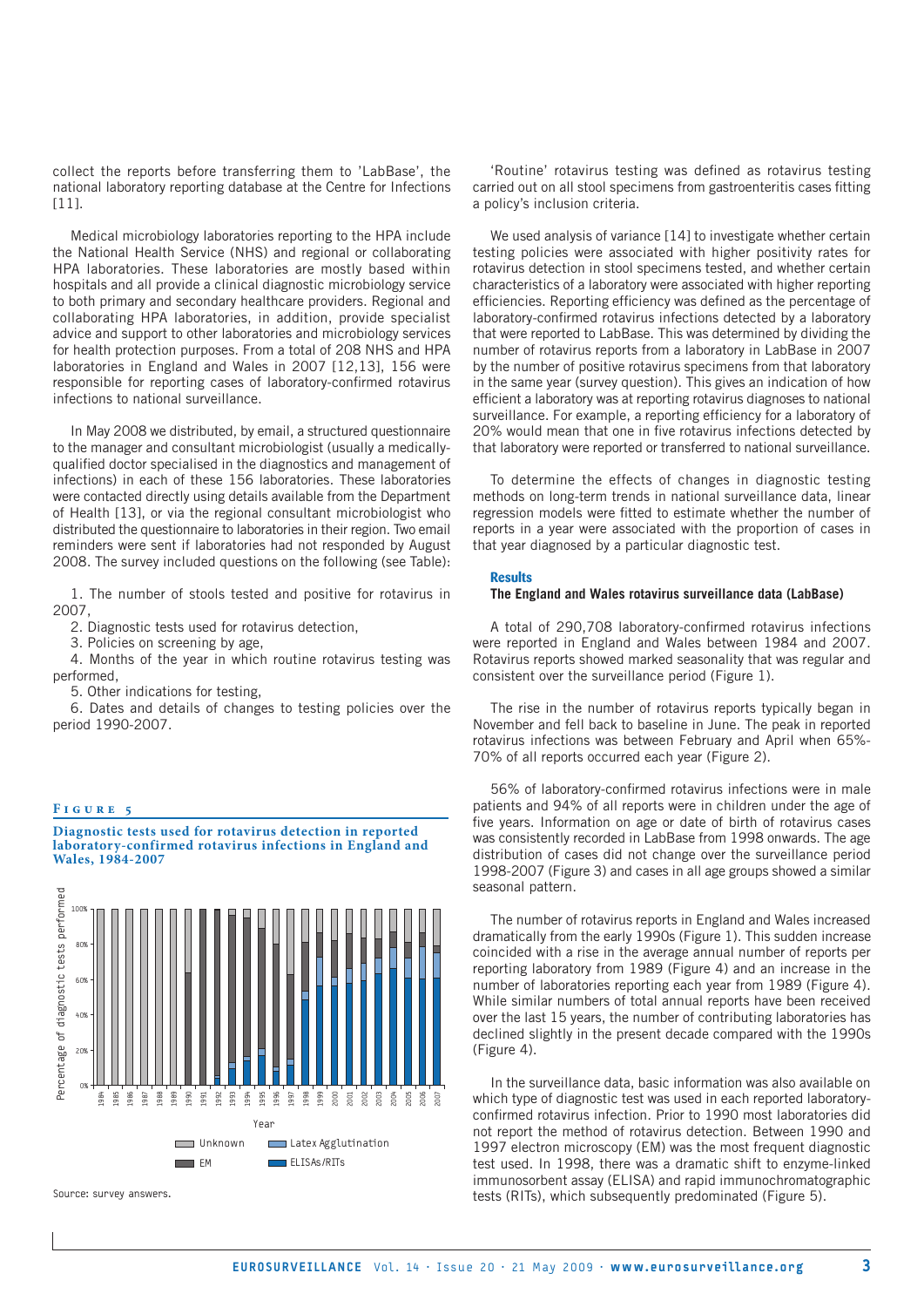# **The Laboratory Survey of Rotavirus Testing Policies**

*Response*

Ninety-four of 156 (60%) microbiology laboratories in England and Wales returned completed questionnaires.

## *Current diagnostic methods used*

Most laboratories used RITs as their first line diagnostic method for rotavirus detection, either dual adenovirus/rotavirus RIT or single rotavirus RIT (Table). ELISAs were the second most common test used. Only 4% of laboratories currently used EM or latex agglutination to detect rotavirus in stool specimens.

## **T a b l e**

| Routine laboratory testing policies for rotavirus in England |  |  |  |
|--------------------------------------------------------------|--|--|--|
| and Wales in 2007 (survey of 94 laboratories)                |  |  |  |

| <b>Testing Policy</b>                                 | No. of Laboratories<br>$(\% )$ |  |  |
|-------------------------------------------------------|--------------------------------|--|--|
| First line diagnostic method (n=94)                   |                                |  |  |
| <b>ELISA</b>                                          | 22 (23%)                       |  |  |
| Electron microscopy                                   | 2(2.1%)                        |  |  |
| Latex agglutination                                   | 2(2.1%)                        |  |  |
| Dual adenovirus/rotavirus RIT                         | 34 (36%)                       |  |  |
| Single rotavirus RIT                                  | 34 (36%)                       |  |  |
| Seasonal policies for testing (n=94)                  |                                |  |  |
| All year                                              | 86 (91%)                       |  |  |
| All months except July                                | 1(1.1%)                        |  |  |
| October to May                                        | 4(4.3%)                        |  |  |
| January to April                                      | 2(2.1)                         |  |  |
| July to December                                      | 1(1.1%)                        |  |  |
| Age policies for testing, in years (n=94)             |                                |  |  |
| $<$ 3                                                 | 6(6.4%)                        |  |  |
| < 5                                                   | 58 (62%)                       |  |  |
| < 6                                                   | 4(4.3%)                        |  |  |
| < 8                                                   | 1(1.1%)                        |  |  |
| < 10                                                  | 1(1.1%)                        |  |  |
| < 12                                                  | 3(3.2%)                        |  |  |
| < 16                                                  | 8(8.5%)                        |  |  |
| $< 2$ and $\geq 65$                                   | 2(2.1%)                        |  |  |
| $< 5$ and $\geq 60$                                   | 1(1.1%)                        |  |  |
| $< 5$ and $\geq 65$                                   | 8(8.5%)                        |  |  |
| $\geq 65$                                             | 2(2.1%)                        |  |  |
| Other indications for testing (n=94)                  |                                |  |  |
| Clinician's request                                   | 94 (100%)                      |  |  |
| Diarrhoeal outbreak in ≥ 65 year-olds                 | 35 (37%)                       |  |  |
| Diarrhoeal outbreak in paediatric ward                | 11 (12%)                       |  |  |
| Adult diarrhoeal outbreak when norovirus PCR-negative | 4(4.3%)                        |  |  |
| All liquid stools                                     | 1(1.1%)                        |  |  |
| Stool specimens from immunocompromised patients       | 12 (13%)                       |  |  |
| Stool specimens from nursery workers                  | 2(2.1%)                        |  |  |

ELISA: enzyme-linked immunosorbent assay; RIT: rapid immunochromatographic tests.

## *Seasonal policies for testing*

91% (86/94) of laboratories routinely tested for rotavirus all year round. The exceptions were one laboratory which routinely tested in all months except July, four laboratories which routinely tested only from October to May, two laboratories which routinely tested only from January to April and one laboratory which routinely tested only from July to December (Table).

## *Age policies for testing*

There was some variation in the age policies currently used for testing (Table). Complete testing for rotavirus in stool specimens from gastroenteritis cases in children under the age of five years was routinely performed in most laboratories (89%, 84/94). The two laboratories that routinely tested only in ≥65 year-olds served hospitals that did not have a paediatric department. Of the laboratories that routinely tested for rotavirus in children only (all age policies up to and including <16 year-olds), 43% had a policy whereby an institutional or hospital outbreak of diarrhoea in ≥65 year-olds would be an additional indication for rotavirus testing.

## *Other testing policies*

Other indications for rotavirus testing included stool specimens sent from immunocompromised patients, nursery workers, outbreaks in paediatric wards, adult outbreaks when testing for norovirus was PCR-negative and all liquid stool specimens (Table). All laboratories tested for rotavirus in response to a specific clinical request, but 38% stated that the request would be referred to a Consultant Microbiologist if the patient from whom the stool specimen was collected did not meet any of the routine testing criteria.

## *Testing policies associated with higher positivity rates*

No associations were found between the mean rotavirus positivity rates and the diagnostic method, seasonal or age policy currently used by laboratories (p values  $\geq$  0.1 for all testing policies investigated). The sample size for this analysis was small, as 38% of laboratories did not provide positivity rates. This resulted in wide confidence intervals for our estimates.

## *Laboratory reporting*

All laboratories had a policy to report all rotavirus-positive specimens to the HPA Centre for Infections. On average, 71% (range 22-111%) of rotavirus infections detected by a given laboratory corresponded to a case report from that laboratory in LabBase in 2007. Reporting efficiencies over 100% could have resulted from errors during data input or delayed reporting. No associations were found between reporting efficiencies and rotavirus testing policies, affiliation of the laboratory to the HPA, whether a laboratory received specimens from more than one hospital or whether these hospitals were paediatric hospitals or had paediatric departments (p values  $\geq$  0.1 for all laboratory characteristics investigated).

## *Changes to laboratory practices*

Thirty-nine of 94 (41%) laboratories provided data on whether testing policies changed over the last 15 years. Of the 32 laboratories (34% of all laboratories in the survey) reporting a change, 14 changed only the brand of the commercial assay they used and 18 changed the type of diagnostic method used, although only 11 of the 32 laboratories reporting changes could give the dates of when these changes occurred. Laboratories tended to switch from using ELISA, latex agglutination or EM to RITs from about 2000. These observations were consistent with information from the national database described above, which demonstrated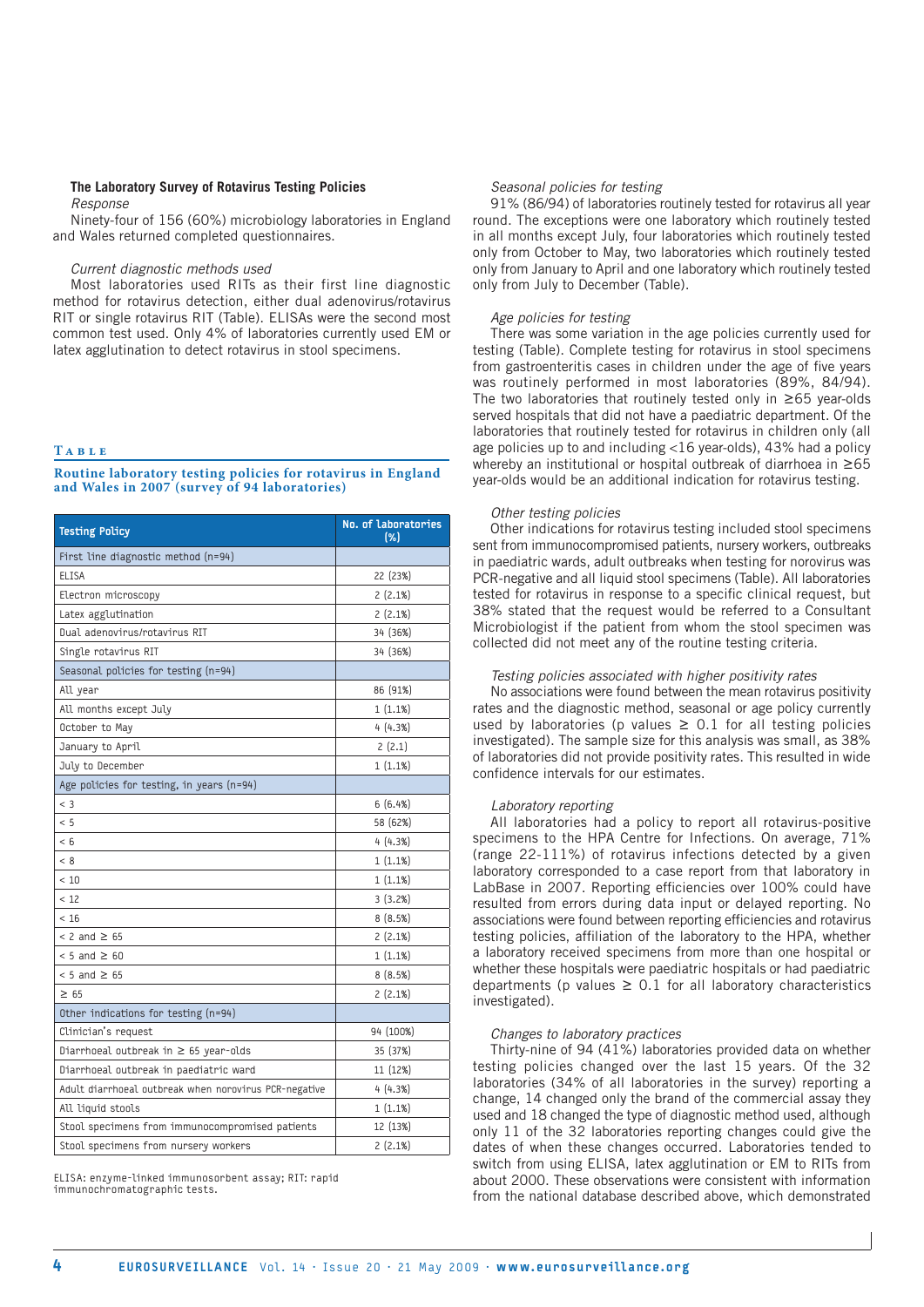a national shift in diagnostic testing practices from using EM to ELISA or RITs after 1998 (Figure 4). If the surveillance data had been affected by this shift in diagnostic practice, one might have expected an artificial rise in the overall numbers of reported cases after the late 1990s as ELISA and RITs are more sensitive and less specific then EM for rotavirus detection [15]. However, we found no association between annual number of laboratory reports and the proportion of cases diagnosed by each diagnostic method (p values  $\geq 0.1$  for all diagnostic methods). Using LabBase and our survey results, we identified 59 laboratories that, from 1999 onwards, tested more than 90% of stool specimens for rotavirus each year by ELISAs or RITs.

## **Discussion**

This study demonstrated that rotavirus testing policies in laboratories contributing to surveillance in England and Wales were reasonably consistent in 2007-8. The majority of laboratories were using RITs to detect rotavirus in stool specimens and were offering routine rotavirus testing all year round in children under the age of five years. These testing criteria for rotavirus are in accordance to those recommended in the National Standard Methods [16]. These are a set of standard operating procedures and guidance notes developed by the Standards Unit at the HPA to establish minimum best practice quality and efficiency in clinical microbiology laboratories in the UK.

No particular testing policy was found to be associated with higher positivity rates for rotavirus detection. This was unexpected, since laboratories testing only children under the age of five years might be expected to have higher positivity rates than those also testing older age groups. However, 38% of laboratories did not provide positivity rates. The resulting small sample size and wide confidence intervals may explain our failure to detect any associations. We reported that in 2007, on average, one in 1.4 (71%) rotavirus infections detected by a laboratory resulted in a case report from that laboratory to the national surveillance database "LabBase". This estimate is consistent with a previous study which reported that for one rotavirus case reported to national surveillance in England there were 1.5 laboratory-positive investigations [7].

In addition, we demonstrated how the number of rotavirus reports can be dramatically influenced by sudden changes in the number of laboratories reporting, and therefore why long term trends in the England and Wales rotavirus surveillance data must be interpreted with caution. Changes in the number of laboratories reporting and in the mean number of reports per laboratory both occurred around 1989. These changes coincided with a doubling of the number of rotavirus reports in England and Wales during the same period. During the late 1980s, developments in rotavirus vaccine research took place and there was a renewed interest in rotavirus epidemiology [17]. This could account for the changes in laboratory reporting practices seen at this time. A slight reduction in the number of reporting laboratories was observed towards the end of the study period. We attribute this decline to recent changes in the delivery of microbiology services in the UK that have resulted in the closing and merging of microbiology laboratories as well the sharing of services between laboratories. This would also explain why the fall in number of reporting laboratories did not coincide with a fall in the overall number of laboratory-confirmed rotavirus infections reported.

Our survey results are in contrast to the findings of a previous study which looked at policies for rotavirus testing in eight

laboratories in the East of England region between 1990 and 1998 [18]. That study reported marked differences in age and seasonal testing policies between laboratories. Due to the small sample size, their results are less likely to be representative of laboratories across England and Wales than ours. Our national survey may have failed to detect those earlier findings from 10 years ago because the laboratories previously studied may have closed or merged with other laboratories since then. It is also possible that changes in practices from 10 years ago or more were not reported because staff responsible for testing in the past and able to recall such a change may no longer work in the laboratory.

Our survey is subject to limitations. There was a poor response (41% of surveyed laboratories answered) to survey questions regarding changes to testing policies over the last 15 years. However, given the regularity of the seasonal pattern of laboratoryconfirmed rotavirus reports, it is reasonable to assume that either few changes in policy took place or that the changes had little effect on the surveillance data. Our conclusions cannot be extended to laboratories that do not report cases of rotavirus to the HPA as we only surveyed reporting laboratories. Non-reporting laboratories will not influence surveillance data as they do not contribute any reports. Sixty-two of 156 (40%) laboratories did not respond to the survey. Differences between responders and non-responders might have resulted in bias. Non-responders may be laboratories that have little interest and testing experience in rotavirus disease. They may also be the laboratories with poor reporting efficiencies or inconsistent rotavirus testing policies, and therefore did not respond because they were unwilling to disclose this information.

Our survey of clinical laboratory practices for rotavirus testing in England and Wales suggests that it may be reasonable to assume that seasonal patterns in rotavirus surveillance data based on reports of laboratory-confirmed rotavirus infections are representative of patterns of rotavirus disease in children under the age of five years. Specifically, surveillance data are representative of cases for which a specimen is tested, not necessarily all rotavirus cases. As most laboratories do not test routinely in adults, the patterns of disease in this age group are less likely to be represented in the surveillance data. This is not likely to be a problem as vaccine policy questions relate primarily to children. If clinical testing policies remain as they are at present, the surveillance data could be used to assess the impact of rotavirus vaccination on the seasonality of rotavirus infections in England and Wales.

However, laboratory testing practices are not the only factor influencing how accurately the surveillance data reflect the epidemiological trends of rotavirus disease. Surveillance data represent only a fraction of cases occurring in the community as only a minority seek medical attention, and of these, stool specimens are investigated for only a fraction [7]. Therefore, surveillance data also reflect healthcare-seeking behaviour of parents of young children suffering from diarrhoea, and clinical practices regarding stool sampling of those children. If care seeking or stool sampling practices change with the advent of vaccination, there would be temporal biases in the laboratory-based data. This would limit its value in evaluating the impact of a vaccination programme, even if laboratory testing practices remain unchanged. In this respect, key additional data to be collected would be the number of negative tests, so that the proportion positive for rotavirus can be assessed. We recommend that this is collected nationally in the period following licensure of a new vaccine. It may also be possible